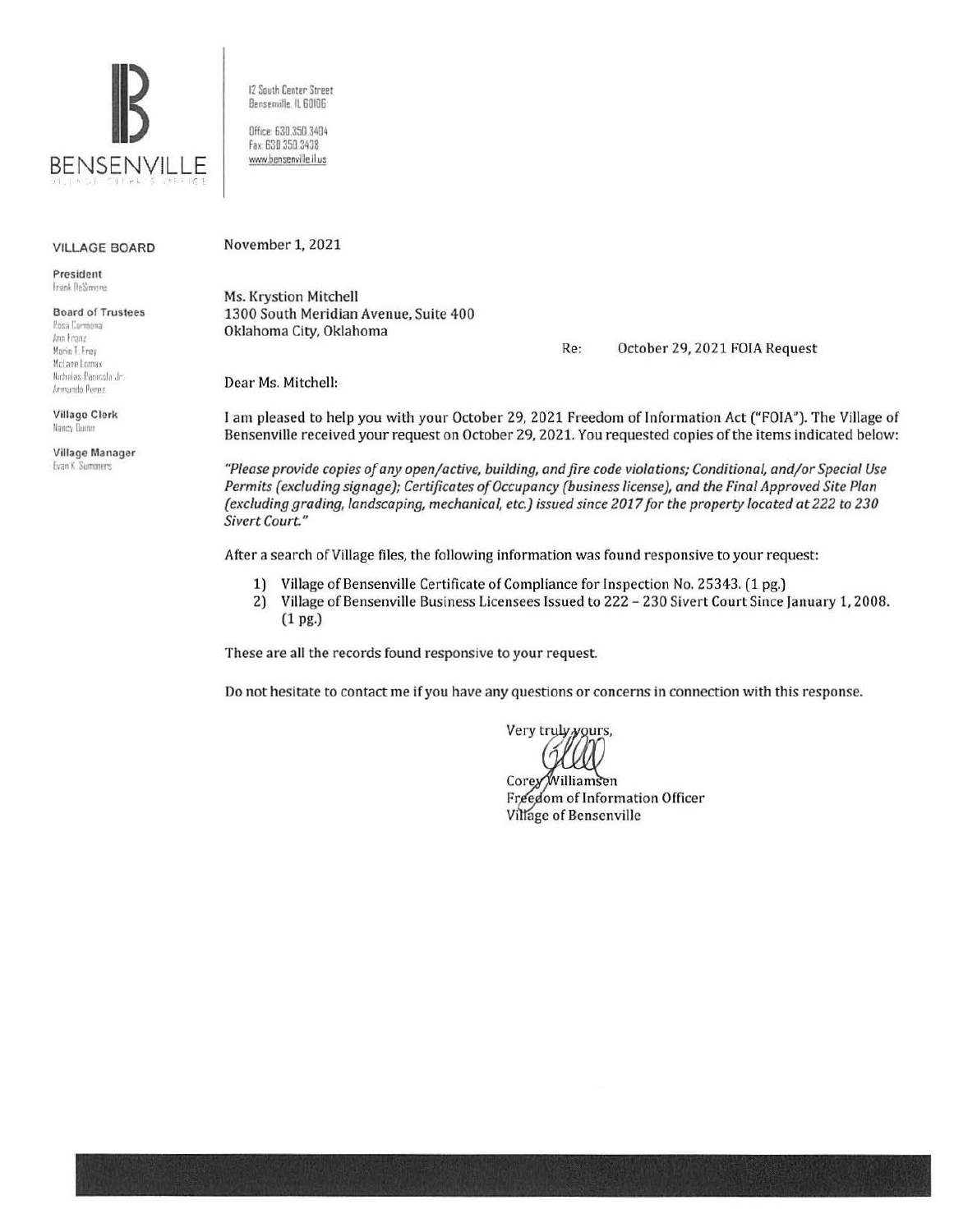# **IB VILLAGE OF BENSENVILLE**<br> **FREEDOM OF INFORMATION ACT** BENSENVILLE **REQUEST FORM**

**TO:** *COREY WILLIAMSEN* **FROM:** Name Krystion Mitchell I PZR



*Village of Bensenville 12 S. Center Street* Phone 405-546-44 71

*Freedom of Information Officer* 

Address 1300 S Meridian Avenue, Suite 400 Oklahoma City, OK 73108 *Bensenville, IL* 60106 **E-Mail Krystion.Mitchell@pzr.com** 

### *TITLES OR DESCRIPTION OF RECORDS REQUESTED (Please Include Date of Birtlt ami Case Number for Police Records):*

Please provide copies of any open/unresolved Zoning, Building, and Fire Code Violations; Variances, Conditional, and/or Special Use Permits (excluding signage); Certificates of Occupancy(business license), and the Final Approved Site Plan (excluding grading, landscaping, mechanical, etc.) issued since 2017 for the property located at 222 to 230 Sivert Court; Parcel: 03-11-202-038. Please do not exceed \$50 in fees without prior approval. (Our ref# 152062-7)

0 THIS REQUEST IS FOR A COMMERCIAL PURPOSE *(You must state whether your request is for a commercial pwpose.* A request is for a "commercial purpose" if all or any part of the information will be used in any form for sale, resale, or solicitation or advertisement for sales or services. Failure to disclose whether a request is for a commercial purpose is a prosecutable violation of FOIA.)

Would like your request delivered via:  $\mathbf{V}$  E-Mail U.S. Mail Pick-Up<sup>\*</sup> *\*Pick-Up is available by appointment at Village Hall Monday thru Friday; between 8:00 a.rn. - 5:00p.m.* 

I understand that any payment need be received before any documents are copied and/or mailed.

10/29/2021

Date

Krystion Mitchell

All FOIA responses are posted on the Village's website. Name and address of the requestor will be made public.

The first fifty  $(50)$  pages of the request are free. The fee charge is fifteen  $(15)$  cents after the first fifty  $(50)$  pages.

Unless otherwise notified. your request for public records will be compiled within five (5) working days.

Unless otherwise notified, any request for commercial purposes will be compiled within twenty-one (21) days working days.

## ------------------------------------------------------------- COREY WILLIAMSEN, FREEDOM OF INFORMATION OFFICER

Telephone: (630) 350-3404 Facsimile: (630) 350-3438 E-mail Address: FOIArequest@bensenville.il.us

\*\*\*For Freedom of Information Officer Use Only\*\*\*

*lo/ZJf)Ul.l*  Date Request

Received

*lth·}z..z.., 11//l/m.., iJh-*Date Response

Due

Date Extended Response Due

Total Charges Date Documents

Copied or Inspected

Received by Employee: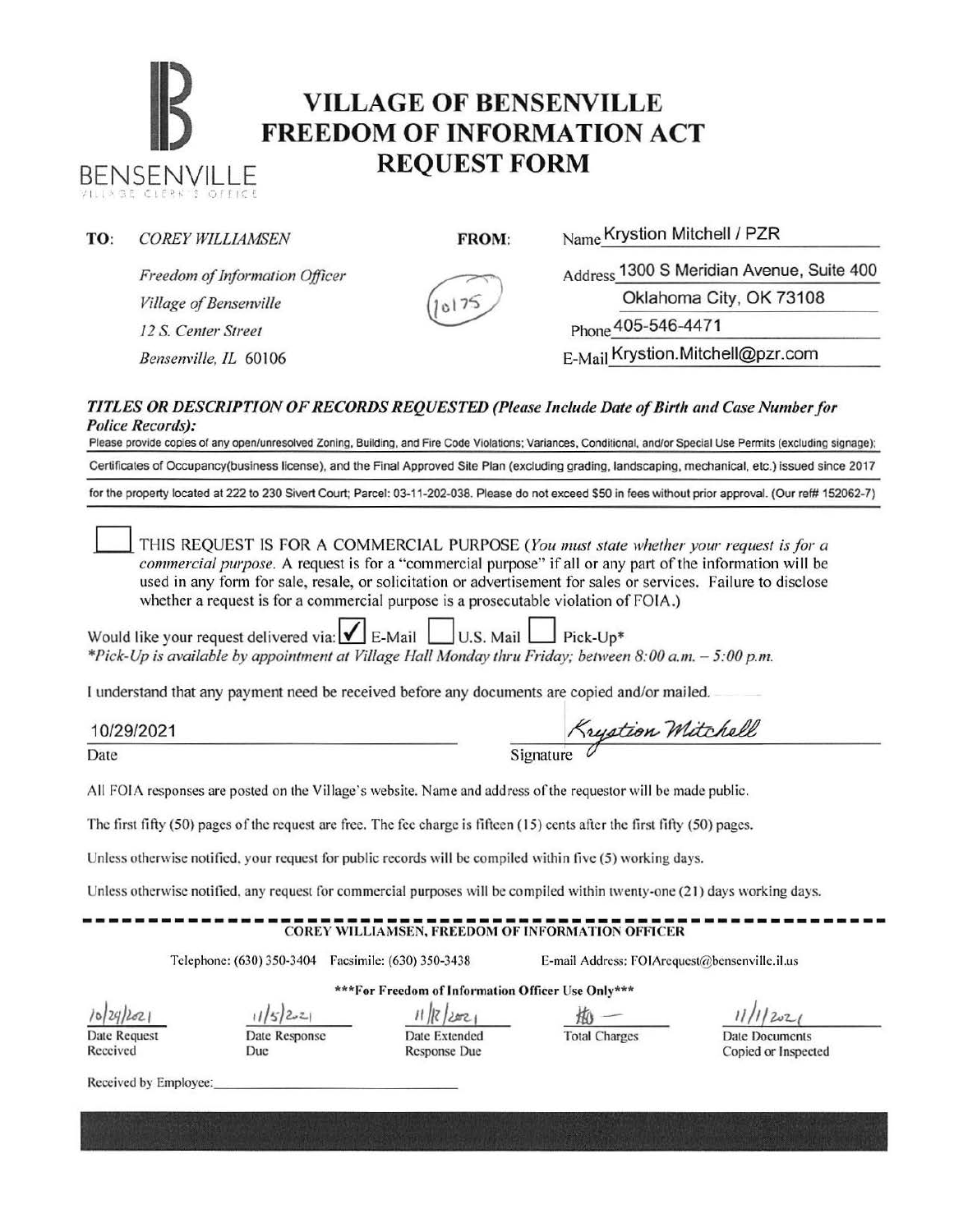Village of Bensenville Department of Community and Economic Development 12 S. Center Street, Bensenville, IL 60106 Phone: 630.350.3413 Fax: 630.350.3449

### **CERTIFICATE OF COMPLIANCE**

For: FIRE SAFETY (FI)

Inspection Number: 25343

DATE: 01/31/2014

# $\frac{1}{2}$

This certifies that the work completed under the Village of Bensenville

For: 222 SIVERT COURT,

Bensenville, IL 60106

Has been performed satisfactorily and work may continue on the permit issued for: **MHN** 

NON-RESIDENTIAL ALTERATION OCC

With the exception of the conditions listed below:

Raise three existing horn strobes to level above tallest machine.

939

"""'~.. t

Add one new horn/strobe on south wall.

ANTHONY BAGNOLA

Village of Bensenville Inspector Village of Bensenville Inspector's Signature

KEEP THIS CERTIFICATE WITH YOUR DEED AND OTHER VALUABLE DOCUMENTS